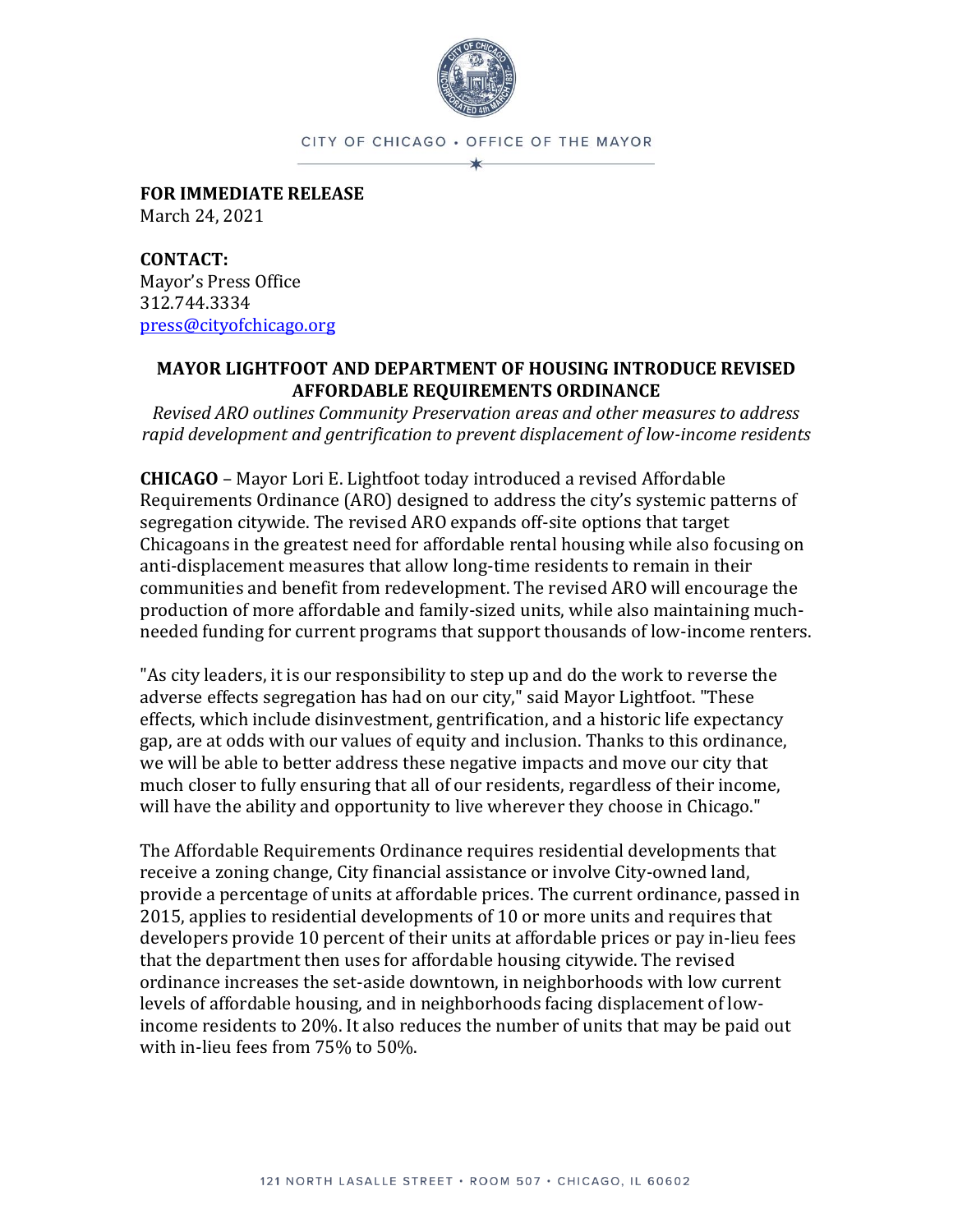

CITY OF CHICAGO . OFFICE OF THE MAYOR

"The ARO exists to create affordable housing in parts of the city that have long excluded low-income people of color. This revision is the culmination of an extensive and inclusive process that brought together housing advocates, developers and stakeholders to better advance that purpose. With its passage, the Department of Housing will be one step closer to its vision of the equitable distribution of resources citywide so that every Chicagoan can choose and remain in quality housing that's affordable, safe, and healthy," said Department of Housing (DOH) Commissioner Marisa Novara.

With many neighborhoods and low-income residents facing displacement due to rapid development, the revised ARO outlines Community Preservation areas in communities where there is evidence of displacement based on housing market and demographic changes. The revised ARO will direct more off-site affordable units into these communities facing displacement of low-income residents and in highcost areas. Additionally, it will create a path for off-site partnerships with missiondriven developers to preserve existing housing stock as affordable.

The revised ARO is a result of an 18-month process that began in October 2019 with a public call for applications for an Inclusionary Housing Task Force. The Task Force was chaired by Alds. Walter Burnett (27), Harry Osterman (48), and Byron Sigcho-Lopez (25), Tony Smith of PNC Bank, Stacie Young from Preservation Compact, as well as Juan Sebastian Arias, who joined the Mayor's Office in July 2020 from the Metropolitan Housing Council. The task force report was [published](https://www.chicago.gov/city/en/depts/doh/provdrs/housing_resources/news/2020/september/department-of-housing-publishes-inclusionary-housing-task-force-.html) in September 2020. In addition to the task force, DOH solicited input from focus groups, a subject matter hearing, public comment and months of follow-up meetings with developers and advocates to inform the proposal introduced today.

"The revised ARO will expand affordable housing units across Chicago by bringing inclusionary housing policies, deeper mandates and a new framework for missiondriven housing partnerships to all 50 wards," said Alderman Harry Osterman of the 48th Ward and Chairman of the Housing and Real Estate Committee. "This is the culmination of the City and stakeholders from housing advocate and provider organizations working together to strengthen the ARO tool for all Chicagoans."

The revised ARO will also:

- Extend the 20% set-aside into downtown and in high-cost community areas and/or displacement vulnerabilities
- Increase the proportion of affordable units that must be built from 25% to 50% of set-aside
- Allow off-site units to be built in any part of the city lacking in affordable housing or threatened with displacement